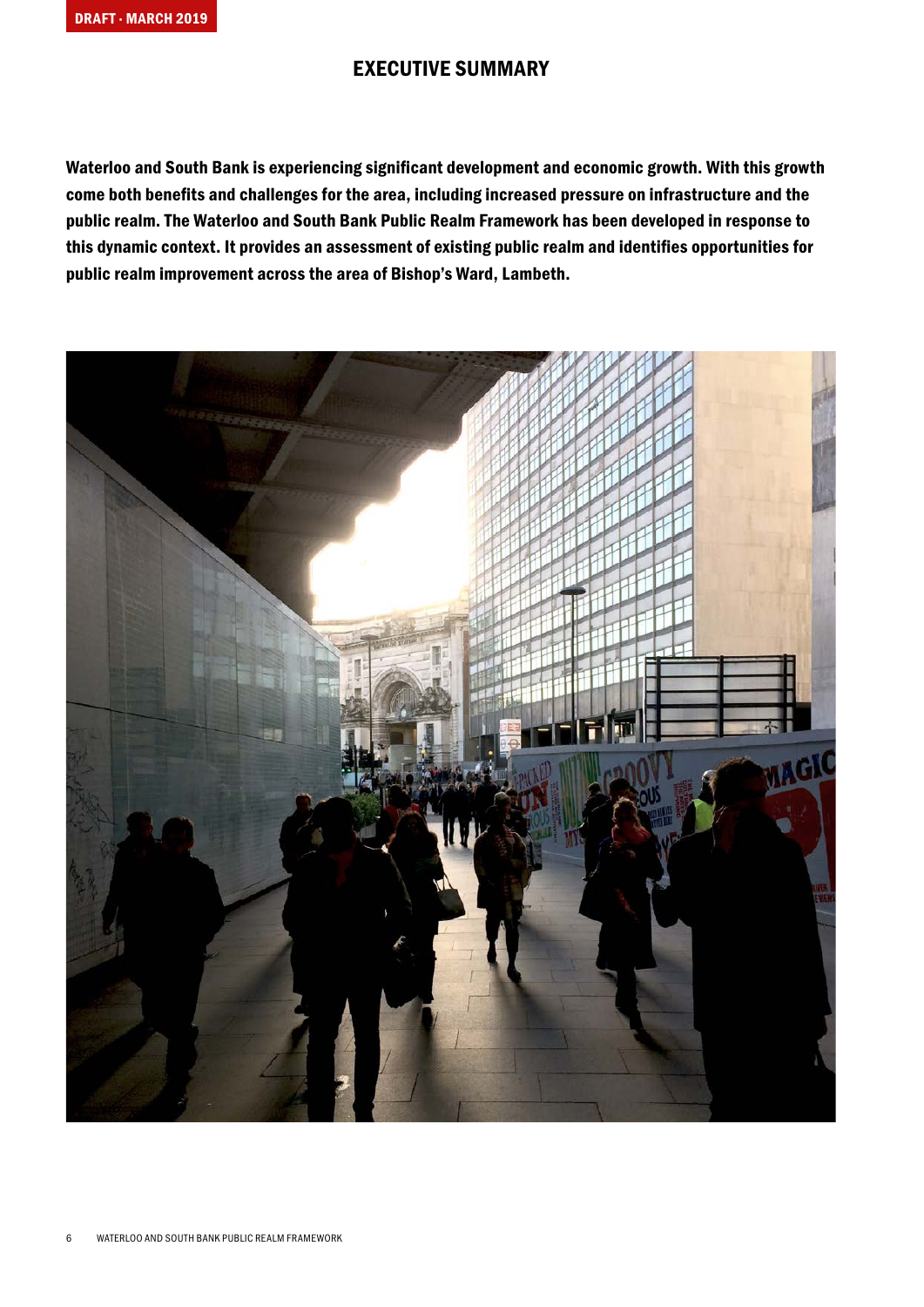The Public Realm Framework is founded on a rigorous baseline study of local streets and spaces. It is principle-led, establishing six guiding principles to support better placemaking and a longterm approach to investment. Drawing on these six principles, 18 spatial briefs have been developed for sites across the area, outlining potential public realm improvements to be considered in each location. These spatial briefs are set out in a summary table, or matrix, that highlights the priority projects, identifies key stakeholders and suggests potential approaches to delivery.

Five priority projects have been identified that meet the guiding principles and will have an immediate major impact on the quality and experience of public realm in the area. These priority projects are: Victory Arch Square, Waterloo Bridge Undercroft, Concert Hall Approach, Sandell Street and Emma Cons Gardens. Of these, the last three have been further developed within the framework as illustrative concept designs, alongside an aspirational project for Coral Street.

The Public Realm Framework is objective and evidence-based. It is not a delivery plan, being directive rather than prescriptive. It is intended to inform the Lambeth Local Plan and other strategic documents, provide guidance to both the public and private sector, help to secure support and funding from a variety of public and private sources, and act as a catalyst for the improvement and investment necessary to support growth, resilience, independence and improved public realm.

#### THE OPPORTUNITY

The economy of Waterloo and South Bank accounts for a third of all of Lambeth's employment and contributes around 40% of the Borough's business rates income. It has experienced strong growth in recent years, adding 600 businesses and 5,400 jobs since 2011.<sup>1</sup> Waterloo Station accommodates 99.4 million passengers every year, making it the UK's busiest.<sup>2</sup> As a global arts and culture destination, the South Bank draws visitors from around the world, including to the Southbank Centre, one of the most visited tourist attractions in the UK. $^3$  In addition to its pre-eminent cultural cluster and burgeoning business centre, the area is home to world-class health and educational institutions and a large, established residential community.<sup>4</sup> With 30 million visitors to the wider Waterloo and South Bank area annually, the public realm is heavily used by residents, students, commuters, workers and visitors alike.<sup>5</sup>

This level of demand is projected to increase, as economic growth is propelled by a pipeline of developments and expanding business and cultural activities across the creative and digital sectors. Alongside this trend towards development and growth, key challenges remain for the public realm across the area. Funding constraints, construction and general wear and tear all contribute to the need for strategic investment in and management of the public realm, unified by an overarching strategy. Safety and resilience of public spaces also requires careful consideration, with due regard to perception and inclusivity. These challenges in the public realm also constitute an opportunity—the chance to renew and reinvent the area's public spaces with a level of ambition, quality and coordination consistent with its local, national and international status.

Developed through a close collaboration between Lambeth and Publica, this Public Realm Framework aims to encourage, inform and shape investment in the area's public realm, promoting continued dialogue and an integrated vision for the future of public realm in the area.

## GUIDING PRINCIPLES

This Public Realm Framework is structured around six guiding principles for improving the public spaces of Waterloo and South Bank. These six principles emerged from an extensive process of research, local area studies and consultation, and provide guidance for all stakeholders concerned with the public realm.

The principles are:

- 1 Encourage the provision of civic amenity and green infrastructure, supporting accessibility, health and wellbeing for all
- 2 Celebrate and protect culture, heritage, and design excellence
- 3 Address the real and perceived barriers to movement, accessibility and legibility across the area
- 4 Integrate security features early in the design process to create coherent, safe streets and spaces
- 5 Maximise the positive impacts of development and minimise disruption
- 6 Design and plan for an environment with the capacity to support future growth

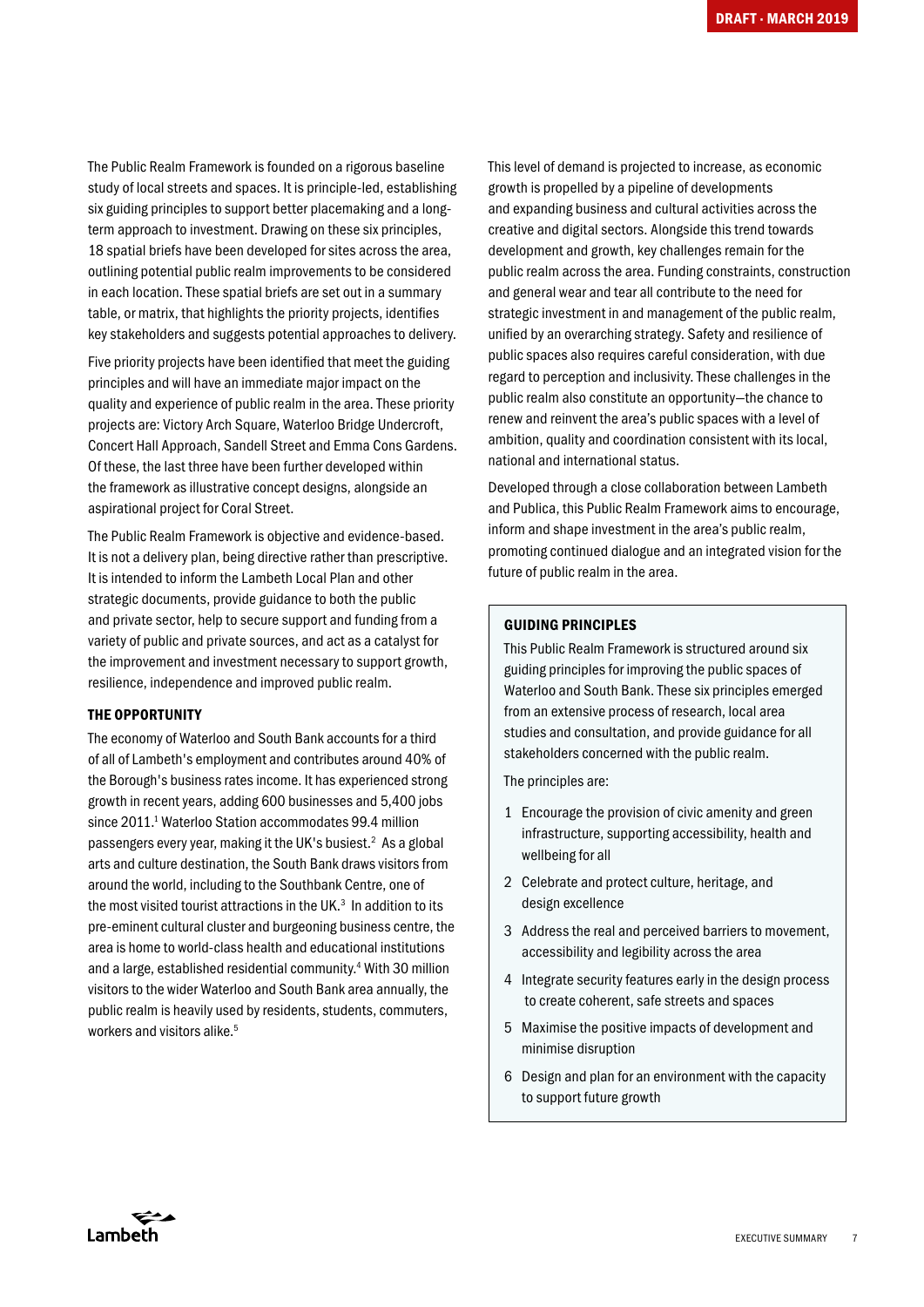#### EVIDENCE BASE

BASELINE REVIEW Review of existing information Site survey Public realm audit

Stakeholder engagement

Community consultations

| × |  |
|---|--|

| <b>PUBLIC REALM STRATEGY</b>                                                                 |  |
|----------------------------------------------------------------------------------------------|--|
| <b>GUIDING PRINCIPLES</b><br>Overarching guidelines for public realm development in the area |  |
|                                                                                              |  |
| <b>SPATIAL BRIEFS</b><br>Application of principles and site-specific design guidance         |  |
|                                                                                              |  |
| <b>EXAMPLE PROJECTS</b><br>Illustrative designs for three sites                              |  |
|                                                                                              |  |
| <b>PROJECT UNDERWAY</b><br><b>Sandell Street</b>                                             |  |

 $\blacksquare$ 

Project structure: from research to recommendations



Timeline of consultation and engagement from 2017 to 2018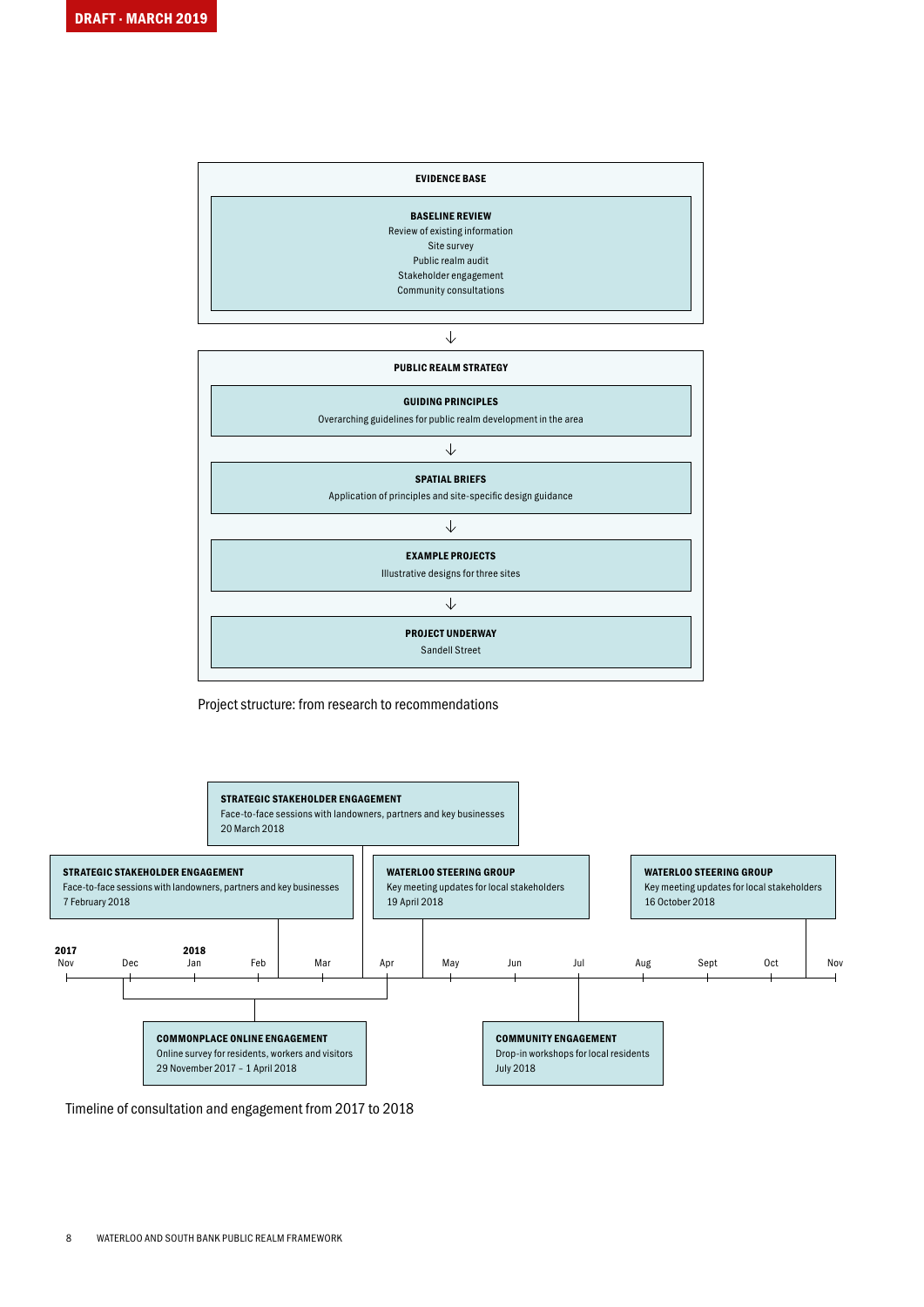### CONTEXT

The character of Waterloo and South Bank is shaped both by the varied physical environment of the area and by its notable diversity of users and complex patterns of use. The South Bank has a unique and unmistakeable urban setting where the powerful presence of the River Thames is complemented by bold architecture and a variety of open spaces. Elsewhere in the area, the character changes to quieter back streets and a mix of architectural scales, styles, and uses, while Jubilee Gardens, Bernie Spain Gardens, Waterloo Millennium Green, and the larger Archbishop's Park form the area's green spaces.

Culture, heritage, and design are all central to the character of Waterloo and the South Bank. Building on its significant history as an area of industry and commerce, a destination for theatre and performance and on the legacy of the 1951 Festival of Britain, the area has an extraordinary architectural heritage, which includes many celebrated twentieth-century buildings including the National Theatre and the Southbank Centre.

James Robb Scott's Waterloo Station, which opened in 1848, is the most dominant element of the built environment, providing both a gateway to London from the south and south west and a focal point within the city itself. The area's elevated physical infrastructure, including Waterloo station and the viaducts, is a result of its historic development over marshland. It is an integral part of the area's character and identity, however, this infrastructure also subdivides the area, resulting in severance between neighbourhoods and a disjointed public realm. Improvement of legibility, ease of movement and wayfinding across the area have been identified as key issues throughout the development of the Framework and are recognised as priorities for the future of the area within the overarching principles.

The area's recent and ongoing growth has had a significant impact on its character, with additional development sites continuing to come forward, such as Royal Street and Elizabeth House. There are many positive examples in the area of meanwhile and temporary uses activating development sites, as well as new public spaces delivered alongside development that make the most of investment and partnership opportunities.

A critical issue often raised by stakeholders is the importance of future-proofing Waterloo and South Bank's public realm by integrating maintenance and management of streets and spaces into public realm improvement plans from the outset and then ensuring that these strategies are delivered alongside physical interventions. This issue has also been recognised within the overarching principles, as one aspect of the broader need to maximise the positive impacts of development.

With Waterloo station at its centre and a wide range of cultural and entertainment uses throughout, Waterloo and South Bank remains busy throughout the day and into the night. While the cultural institutions are currently the main attractors in the evenings and at night, bars and restaurants also generate considerable activity. Creative cultural uses are increasingly making use of the railway arches and viaducts, staying open into the late evening, and the area's popularity as a tourist destination has brought a number of recently opened hotels. Significant night time activity is also generated by the presence of St Thomas' Hospital and by a range of uses relating to King's College London.

## **METHODOLOGY**

The Public Realm Framework has been developed in two stages, beginning with the production of the evidence base, which in turn provides the foundation for the strategic component of the Framework.

The evidence base for the Framework was established through comprehensive fieldwork and research, including on-site public realm surveys and data collection, mapping and analysis, photography, and research, as well as a public realm audit of key sites identified through the survey process. Engagement with the local community and stakeholders was central to the process. Stakeholder engagement has taken place in a variety of ways over the course of the project, including individual meetings, drop-in sessions, workshops and through the Commonplace online mapping tool.

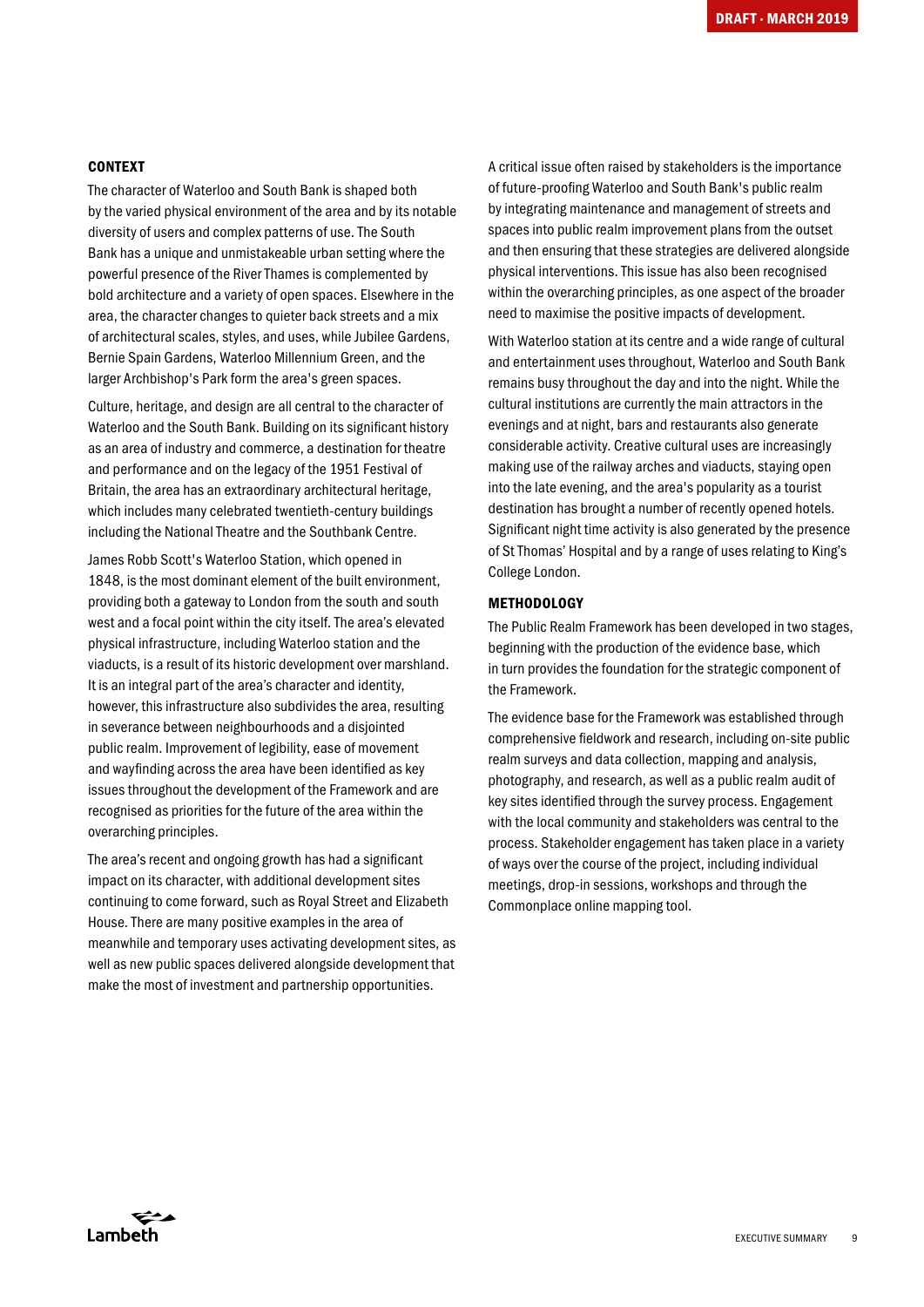#### FIG. 1 SPATIAL BRIEFS

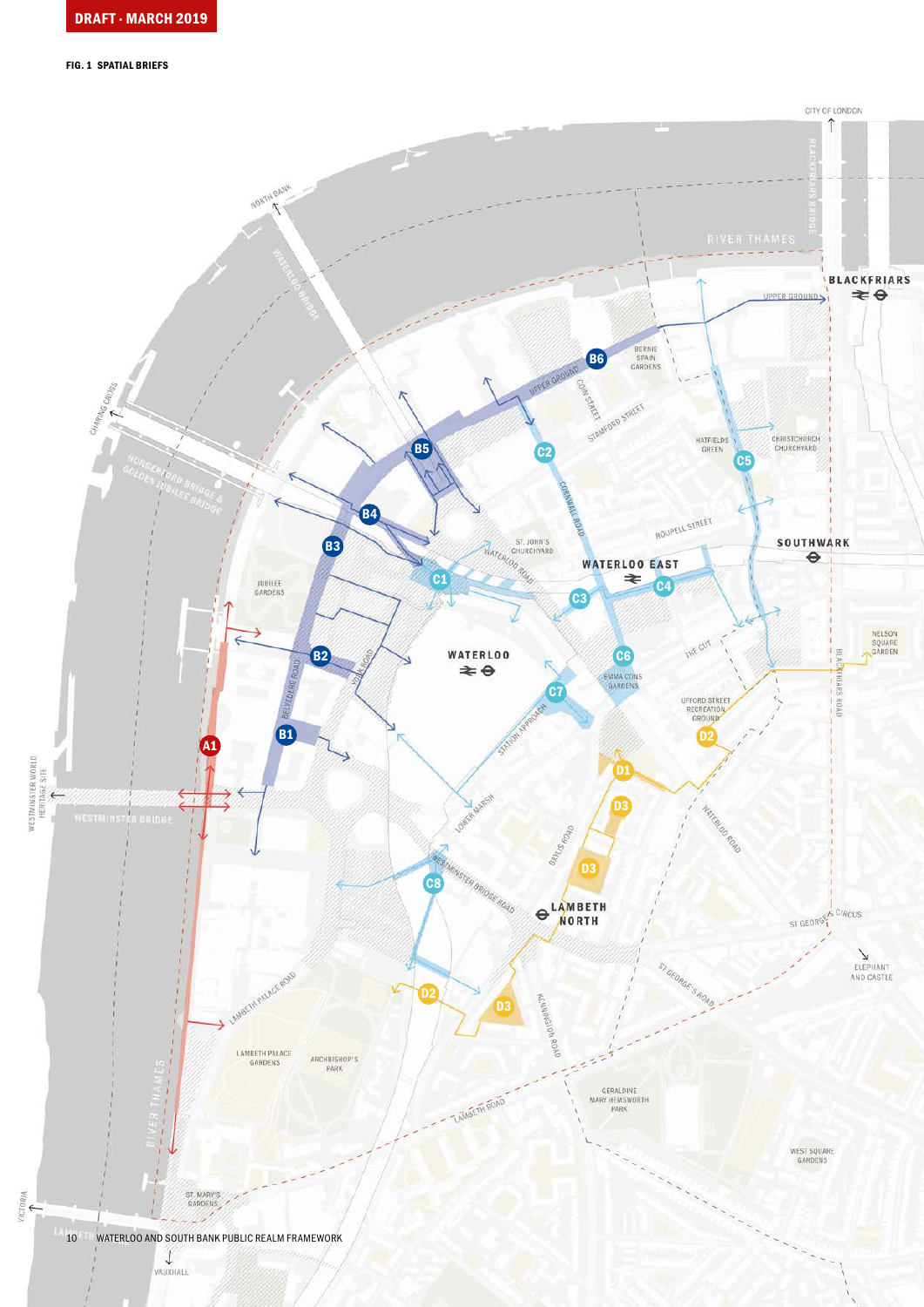### THE STRATEGY

The six overarching principles around which this Framework is organised provide guidance for the planning, design and delivery of public realm improvements across the Waterloo and South Bank area. Each principle incorporates a range of 'tactics' to support its application, and is accompanied by a precedent project, showing how the principle has been successfully realised elsewhere through an existing, built public realm scheme.

The six principles have, in turn, been applied at various scales to the Waterloo and South Bank area, resulting in the identification of a series of 18 proposed future projects, grouped strategically within four project 'families':

## **A** RIVER WALK

**41** Thames Path and the Queen's Walk

### B BELVEDERE ROAD AND UPPER GROUND

- **B1** Belvedere Road at County Hall
- B<sub>2</sub> Chicheley Street
- B3 Belvedere Road at Jubilee Gardens
- B4 Concert Hall Approach
- B5 Waterloo Bridge Undercroft
- B6 Upper Ground at Coin Street

## C STATION APPROACHES

- C1 Victory Arch Square and Mepham Street
- C<sub>2</sub> Cornwall Road
- C<sub>3</sub> Sandell Street
- C4 Southwark Station connection
- C<sub>5</sub></sub> Hatfields
- C6 Emma Cons Gardens
- C7 Cab Road and Spur Road
- C8 Upper Marsh and Carlisle Lane

### **D** ROUTES BETWEEN LOCAL GREEN SPACES

- D1 Coral Street
- D<sub>2</sub> Route between Archbishop's Park and Ufford Street
- **D3** Green and open spaces within estates

## Each of these project families has been defined based on common themes and issues, whether improving connections between the stations or enhancing the river promenade, for example. Among the project families, a committed priority for Lambeth will be to bring forward key projects within the family covering Belvedere Road and Upper Ground, often referred to as the 'Spine Route'.

Within each of these project families, a selection of projects have been identified for specific streets and spaces, summarised within a 'project matrix' that sits at the centre of the Framework. This table summarises key information about each project, including which of the strategic principles are most central to its realisation, as well as key stakeholders, its priority level for the area, its likely delivery approach and nearby or related developments. The matrix is followed by a compilation of spatial briefs for each of the projects listed. These written briefs are not designs, but rather sets of criteria that future public realm proposals for these locations should consider.

#### PRIORITY PROJECTS

The spaces shown on the following page have been identified as priority projects within the matrix of spatial briefs. These projects are Emma Cons Gardens, Concert Hall Approach, Waterloo Bridge Undercroft, Victory Arch Square and Sandell Street. Priority projects have been selected based on the following criteria:

- They evidence the need for improvement and investment
- Their proposals align strongly with the six guiding principles
- They reflect local and/or strategic stakeholder aspirations and priorities
- The sites are strategic spaces with a broader impact across Waterloo and South Bank

#### FIG.1 SPATIAL BRIEFS **River walk**

- **Belvedere Road and Upper Ground**
- Station approaches
- **Routes between local green spaces**
- **Zzy** Ongoing or proposed developments
- Green open space public Green open space - private

SITE MAP

- $\Box$ Raised platform or viaduct
- $\mathcal{L}^{\text{max}}$ River Thames

#### Study area boundary

Borough boundary

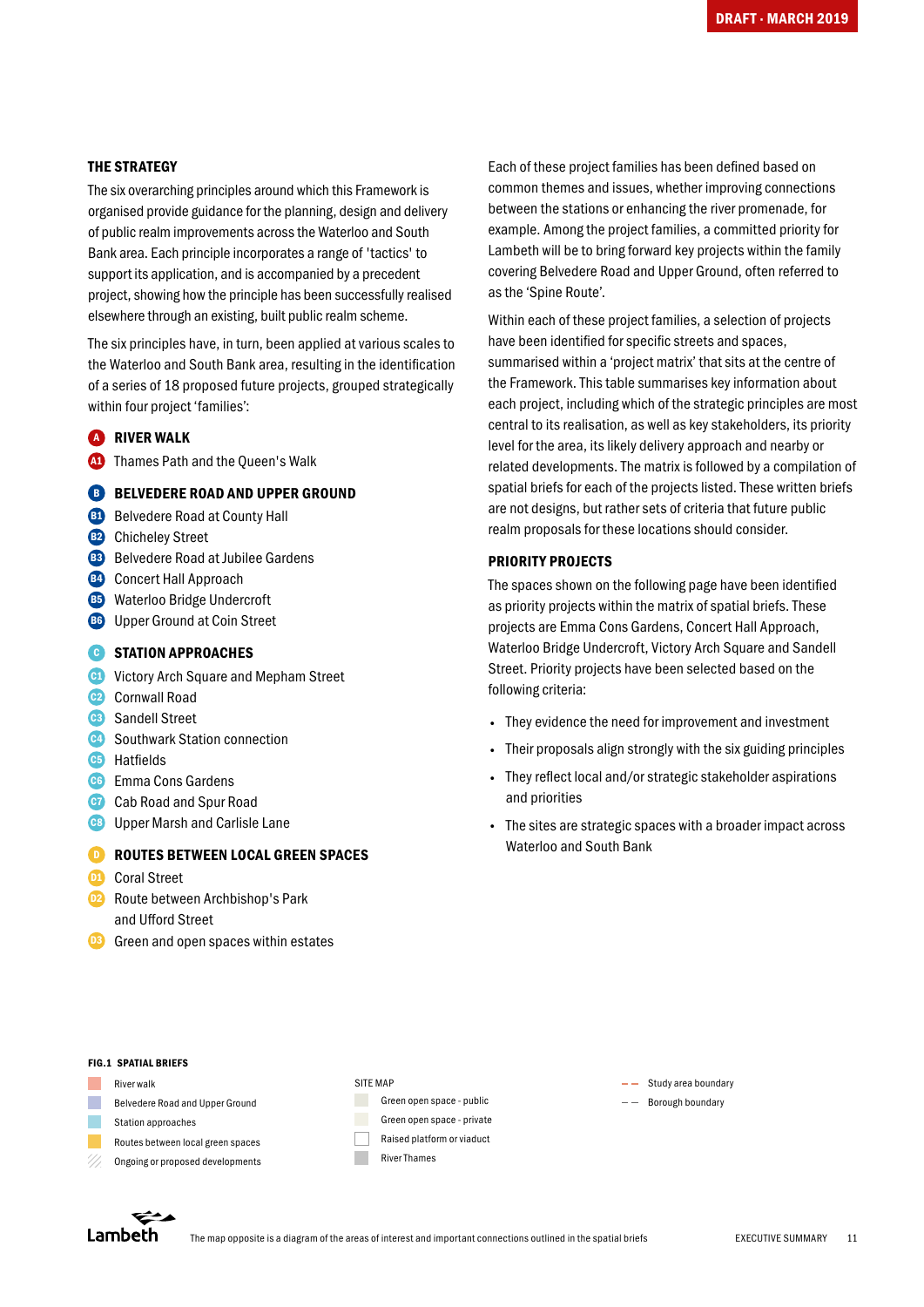



### C6 EMMA CONS GARDENS

Family of projects: Station Approaches · Partnership-led

Emma Cons Gardens is a key gateway into Waterloo. It has a strategic location near the entrance to Waterloo Station and at the midpoint of the Central Activities Zone Frontage that joins Lower Marsh and The Cut. It is a pivotal space within the Public Realm Framework as it has the potential to draw together the local and metropolitan areas of Waterloo through a bold civic redesign, celebrating and amplifying existing cultural uses and planting.

## **B4** CONCERT HALL APPROACH

Family of projects: Belvedere Road and Upper Ground · Lambeth Council-led

Concert Hall Approach forms a strategic pedestrian link between Waterloo Station, South Bank and proposed public realm improvements at Waterloo City Hub. Already a popular walking route, it has the potential to become an active, pedestrian-friendly public space consistent with the international status of the destinations it connects.

## **B5** WATERLOO BRIDGE UNDERCROFT

Family of projects: Belvedere Road And Upper Ground · Development-Led

At the point where Belvedere Road turns into Upper Ground it intersects with several upcoming developments, including Waterloo City Hub. Here, there is the opportunity to connect this transformative scheme with the river, prioritising accessibility and intuitive wayfinding and enhancing the unique character of this multi-level space.



### **G1** VICTORY ARCH SQUARE

Family of Projects: Station Approaches · Development-Led

Victory Arch is one of the key entrances to Waterloo Station – the busiest terminus in the UK – yet its confusing public realm provides an inadequate gateway. As part of transformative neighbouring developments, there is the potential to create a civic arrival square that celebrates the railway architecture and utilises the adjacent arches and routes through Mepham Street to improve onward connections.



## **C3** SANDELL STREET

Family of Projects: Station Approaches · Lambeth Council-led

Sandell Street has a mix of characters and functions that change throughout the day. At peak hours it provides a key walking route between Waterloo East Station and Waterloo Station as well as onward connections to South Bank, The Cut and the new Southwark Station entrance proposed by TfL. During evenings and weekends, the restaurant, café and pub open out into the street, making it an active public space. Accommodating these functions can make Sandell Street a pleasant and dynamic space.